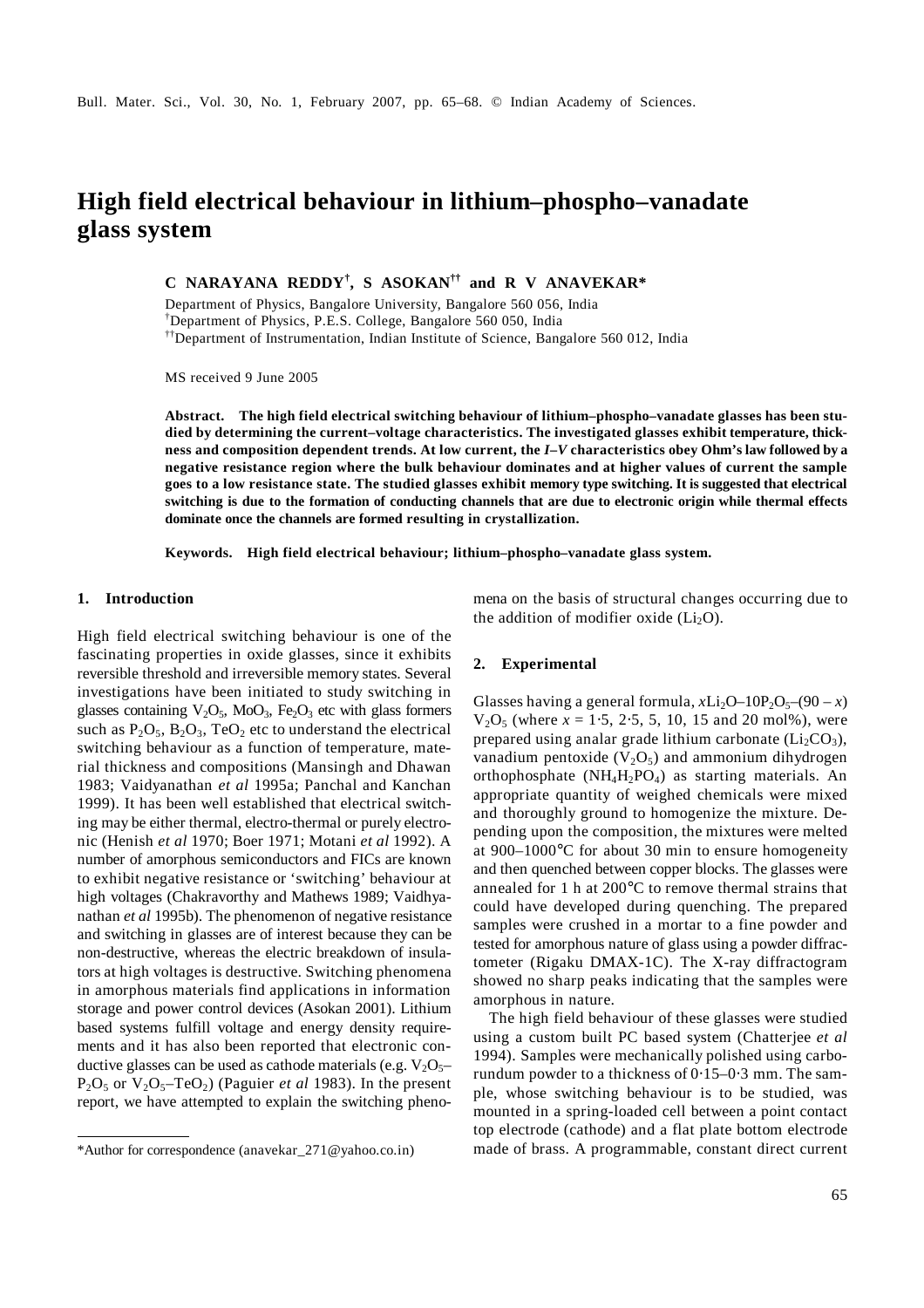| Li <sub>2</sub> O<br>$(mol\%)$ | $P_2O_5$<br>$(mod\%)$ | $V_2O_5$<br>$(mol\%)$ | Threshold<br>voltage at<br>$d = 0.15$ mm<br>(V) | Threshold<br>voltage at<br>$d = 0.20$ mm<br>(V) | Threshold<br>voltage at<br>$d = 0.25$ mm<br>(V) | Threshold<br>voltage at<br>$d = 0.30$ mm<br>V) |
|--------------------------------|-----------------------|-----------------------|-------------------------------------------------|-------------------------------------------------|-------------------------------------------------|------------------------------------------------|
| 1.5                            | 10                    | 88.5                  | 161                                             | 193                                             | 230                                             | 270                                            |
| 5                              | 10                    | 85                    | 227                                             | 257                                             | 273                                             | 221                                            |
| 10                             | 10                    | 80                    | 293                                             | 333                                             | 356                                             | 391                                            |
| 15                             | 10                    | 75                    | 348.5                                           | 381                                             | 407.5                                           | 444                                            |
| 20                             | 10                    | 70                    | 409.5                                           | 441.5                                           | 460.5                                           | 489                                            |

**Table 1.** Composition, thickness and threshold voltages.



**Figure 1.** (**a**) *I*–*V* characteristics at room temperature and (**b**) *I*–*V* characteristics of the re-switched sample.

(0–50 mA) was passed through the sample and the voltage developed across was measured. The sample holder was kept in a temperature-controlled chamber to study the temperature effects on the sample.

# **3. Results and discussion**

Electrical switching behaviour of  $Li_2O-P_2O_5-V_2O_5$  glass system has been carried out over a wide range of composition, temperature and thickness. The threshold voltages are listed in table 1. Figure 1(a) shows typical *I*–*V* characteristics of a glass with 88⋅5 mol% of  $V_2O_5$  (thickness of the sample kept at  $0.2$  mm). It is seen from figure  $1(a)$  that the voltage increases with current initially, at threshold current,  $I_{\text{th}}$  (corresponding to a threshold voltage,  $V_{\text{th}}$ ), the voltage starts decreasing with increasing current, passing through a negative resistance zone, to a low resistance state. In figure 1(a), AB indicates ohmic region where the current is very small. This indicates that the OFF state is established. BC indicates the negative resistance region, which represents the transition from OFF state to ON state. This transition is attributed to the formation of localized conductive zones across the sample and is referred to as 'differential negative resistance zone' (Mansingh and Dhawan 1983) and CA indicates the switched region, which illustrates the conductive ON state of the sample. It is clear from the  $I-V$  cycles that, after reaching  $V_{th}$  an irreversible state having conductivity level more than 6 orders of magnitude higher is obtained. In samples exhibiting current controlled negative resistance (CCNR) behaviour with memory, once set, the low resistance state is retained (Chatterjee *et al* 1994). Any subsequent *I*–*V* cycles exhibit only the high conducting region, CA. When the experiment is repeated on the switched sample the shape of the graph is as shown in figure 1(b), indicating that the sample once switched, remains in the ON state (CA) which is a characteristic of memory switching.

The temperature dependence of threshold voltage  $(V_{th})$ has been studied over a temperature range 300–333 K and the values of  $V_{th}$  are listed in table 2. The variation of threshold voltage with temperature is shown in figure 2. The threshold voltage is found to decrease with increase of temperature. The observed variation of threshold voltage is similar to those reported in the literature (Mansingh and Dhawan 1983; Chatterjee *et al* 1994). The thickness dependence of *I*–*V* characteristics has been carried out and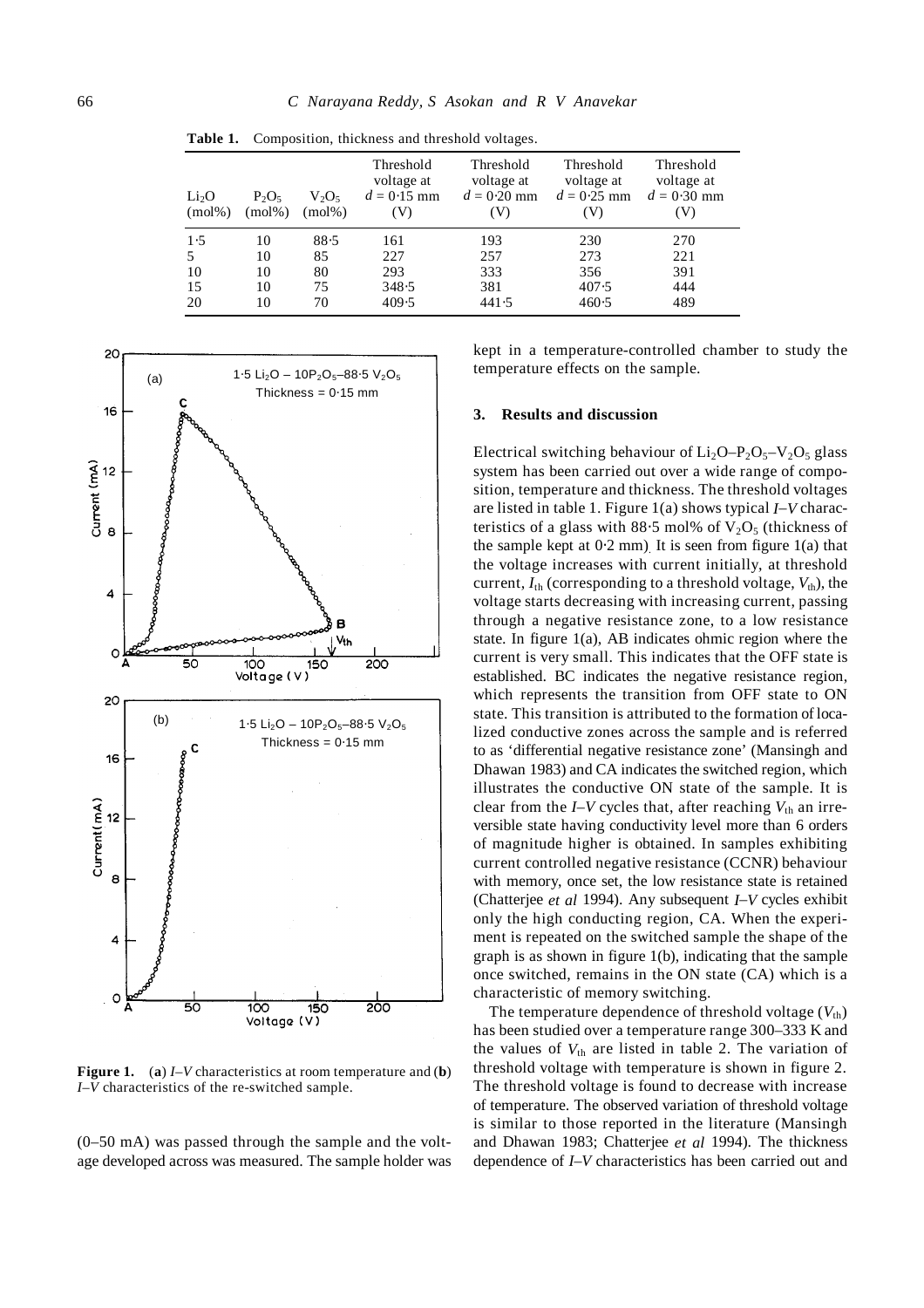figure 3 shows the variation of  $V_{th}$  with sample thickness. As can be seen from figure 3, the  $V_{th}$  increases linearly with the sample thickness. Glasses of thickness > 0⋅4 mm did not show any switching behaviour. Over the entire composition range studied the glasses of varying thicknesses (0⋅15–0⋅3 mm) exhibit memory type of switching.

 As explained in the literature the switching process is due to the formation of crystalline conducting channels between the electrodes at  $V_{th}$ , giving rise to low resistance state. The decrease in  $V_{th}$  with increase in temperature supports the idea that thermally generated conducting filaments are responsible for switching. As temperature increases, the molecular rearrangement becomes easier for the formation of localized conductive zones in the glass sample. The irreversible phenomenon has been attributed to the formation of a conducting filament in the switched region, which is understandably facilitated at higher temperature (Gohar *et al* 1997). Further, the thickness dependence of

**Table 2.** Switching voltages at different temperatures.

| Temperature (K) | Threshold voltage (V) |  |
|-----------------|-----------------------|--|
| 300             | 381                   |  |
| 313             | 323                   |  |
| 323             | 267                   |  |
| 333             | 204                   |  |



**Figure 2.** Variation of threshold voltage with temperature.

threshold voltage clearly reveals that switching in these glasses is a bulk effect.

To study the effect of modifier oxide  $(L_i, O)$  on switching behaviour, the experiments were performed by varying the modifier oxide concentration from 1⋅5–20 mol%. The threshold voltages lie in the range of 161–489 V. All the glasses exhibit switching behaviour at room temperature, similar to those glasses containing transition metal oxides such as barium–vanadate (Gohar *et al* 1997), bismuth– vanadate (Ghosh 1988) and calcium–phospho–vanadate glasses containing iron etc (Hirashima 1987).

 Figure 4 shows the variation of threshold voltage with  $V<sub>2</sub>O<sub>5</sub>$  mol%. As can be seen from figure 4 the threshold voltage decreases linearly with increase in concentration of  $V_2O_5$ , for a given thickness (threshold voltage increases with increase of  $Li<sub>2</sub>O$ ). The composition dependence of electrical switching could be probably due to the structural origin. In glasses containing  $V_2O_5$ , the conductivity has been known to increase with increase of  $V_2O_5$  concentration and this can be attributed to the decrease in *V*–*V* distance as well as increase in redox-ratio  $[V^{4+}/(V^{4+} + V^{5+})]$ . We, therefore, tried to correlate this aspect by considering the various structural groups likely to form in these glasses. Here  $P_2O_5$  and  $V_2O_5$  behave as glass formers, while  $Li_2O$ is a network modifier. Phospho–vanadate glass is a continuous network of  $[{\rm{POO}}_{3/2}]^0$  and  $[{\rm{VOO}}_{3/2}]^0$  groups and the addition of  $Li<sub>2</sub>O$  will modify these groups into  $[POO<sub>2/2</sub>O]$ <sup>-</sup> and  $[VOO<sub>2/2</sub>O]$ <sup>-</sup>, respectively. The preferential modifica-



Figure 3. Variation of threshold voltage with thickness.